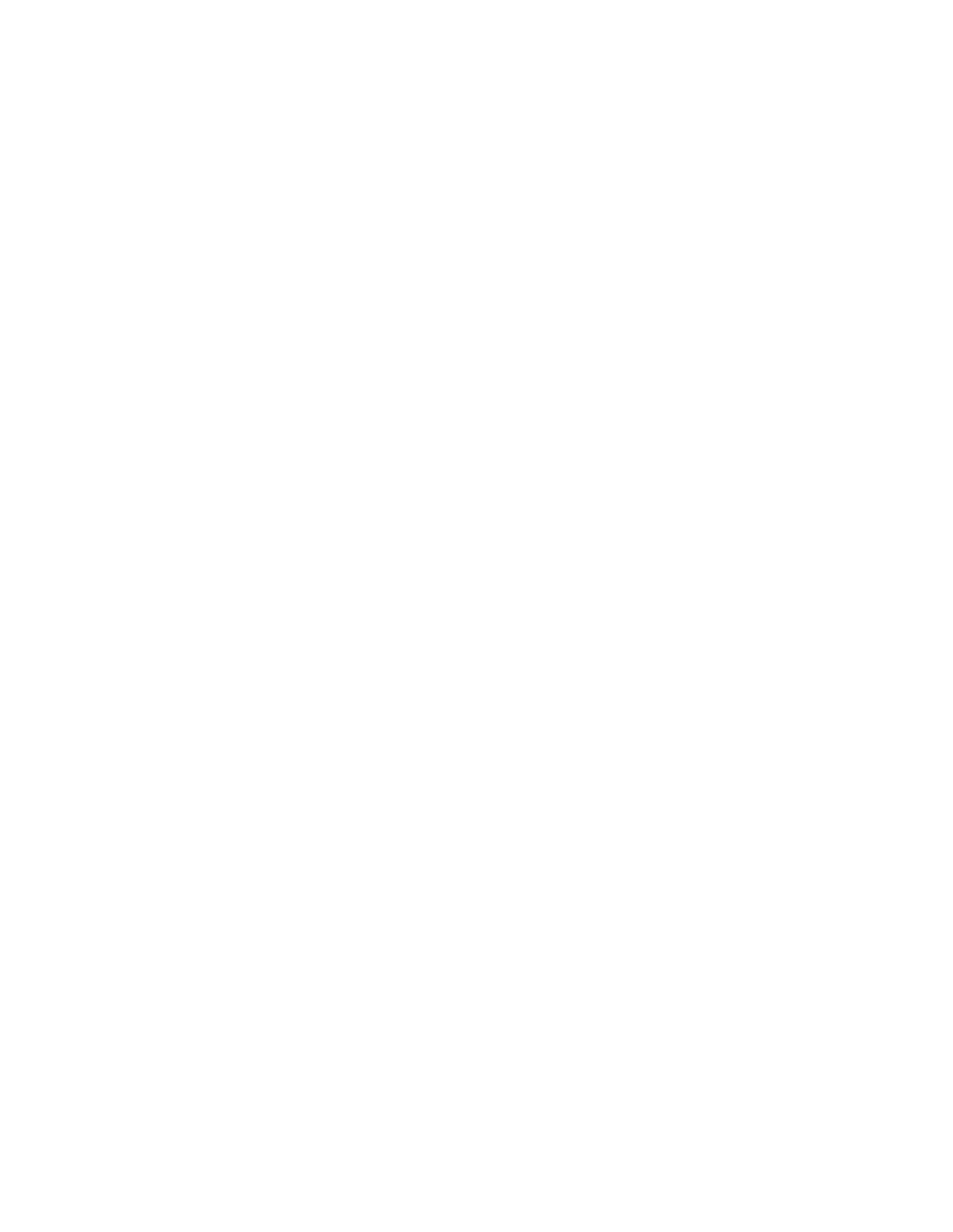#### **SECTION 02762 FURNISH & INSTALL PLASTIC SEWER SYSTEM**

#### <span id="page-2-0"></span>**PART 1 - GENERAL**

#### <span id="page-2-1"></span>1.01 DESCRIPTION

The Contractor shall furnish all labor, material, tools, and equipment required for the complete construction of pipelines, manholes, clean-outs, and other allied structures and appurtenances as stated on the Bidding Sheets, shown on the Contract Drawings, and specified herein, all within the time as stated in the Contract Documents.

These provisions establish the requirements for the use of plastic pipe (i.e., ABS, PVC, and ABS and PVC Composite pipe) for house lateral and main line sewer construction. Use is limited to those projects which specify or indicate plastic sewer pipe as an alternate.

Plastic pipe may only be used where indicated on plans approved by the District. Where plastic pipe is used, one type shall be used between consecutive manholes and shall include the house laterals in that system. When pipe and fittings are fabricated by the same manufacturer, contractor will not be allowed to use fittings from other manufacturers. ABS solid wall pipe shall be used for laterals with ABS and PVC Composite pipe systems. Plastic laterals may be used with clay pipe main except those mains subject to industrial flows, as determined by the Engineer.

Plastic pipe shall not be used for curved sewers which are 12" diameter or larger. Plastic pipe shall not be used for sewers serving industrial areas, or areas that, in the opinion of the District, are likely to be rezoned to industrial zones.

Refer to Section 02201 of the District's standard specifications for requirements relating to Construction methods and Earthwork and Section 02221 for requirements relating to Trenching, Backfilling and Compacting.

#### <span id="page-2-2"></span>1.02 RECORDS

A true and accurate record of the location of all wye or tee branches, laterals, clean-outs, and other connections and appurtenances shall be kept by the Contractor, and such record shall be furnished to the Engineer prior to, or immediately upon, completion of the work. The location of the end of all laterals and main stub-outs shall be shown at ground surface by a marker approved by the Engineer.

#### <span id="page-2-3"></span>1.03 CARE & HANDLING

Pipe shall be stored at the jobsite in unit packages provided by the manufacturer. Caution shall be exercised to avoid compression, damage or deformation to bell ends of the pipe. If pipe is to be exposed to direct sunlight for more than 14 days, pipe must be covered with an opaque material while permitting adequate air circulation above and around the pipe to prevent excessive heat accumulation.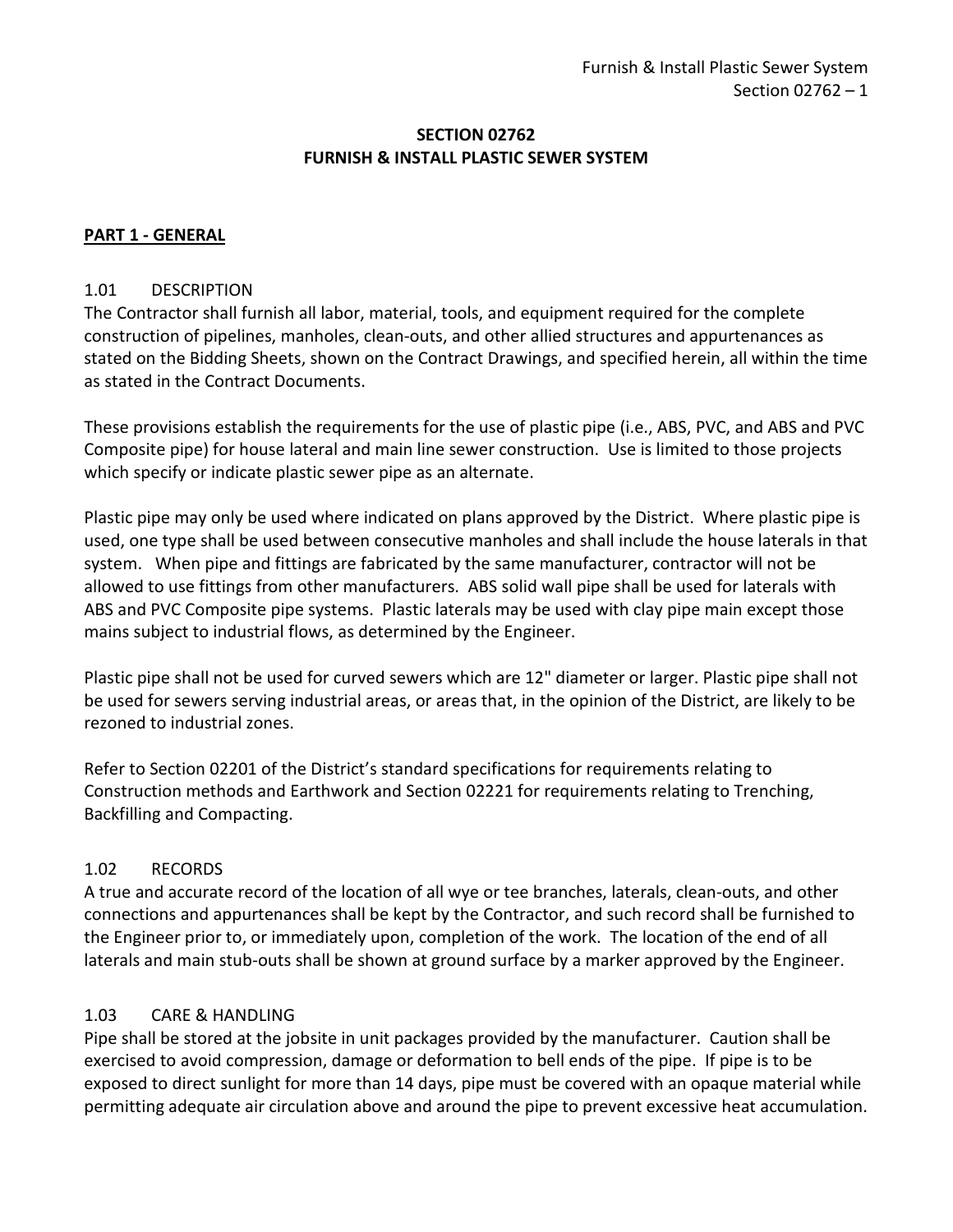If pipe is strung along trench prior to installation, string only pipe to be used within a 24-hour period; all pipe is to be laid on a flat surface. The interior as well as all sealing surfaces of pipe, fittings, and other accessories shall be kept free from dirt and foreign matter. Gaskets shall be protected from excessive exposure to heat, direct sunlight, ozone, oil and grease. Solvent cement when used shall be stored in tightly sealed containers away from excessive heat.

## <span id="page-3-0"></span>1.04 JOB CONDITIONS

The Contractor shall familiarize himself and comply with all applicable state, county and municipal rules and regulations pertaining to sanitation, fire protection and safety, and all provisions of the Contract Documents.

#### <span id="page-3-1"></span>1.05 PAYMENT

- A. Measurement For Payment. Quantities for installation of sewer pipe, manholes, and other appurtenances on District-administered contracts shall be measured for payment as specified herein:
	- 1. Main Sewer Lines will be measured in place along the horizontal centerline of the pipe by the linear foot. The measurement will be continuous through all wye branches, fittings, and manholes, except that said measurement will be taken to the center only of manholes where sewer lines terminate.
	- 2. Laterals will be measured in place along the horizontal centerline of the pipe by the linear foot from the centerline of the main line sewer to the end of the lateral as shown on the construction drawings.
	- 3. Clean-outs will be measured on the basis of each clean-out installed, including wye branch, riser, screw plug, and box with cover.
	- 4. Manholes will be measured on the basis of each manhole completely installed, including required stub-outs.
	- 5. Special Bedding will be measured on the basis of the cubic yards of special bedding required to bring the bedding up to grade for the trench size excavated up to the maximum size of trench allowable under these specifications. No allowance will be made for over-excavation except as directed by the Engineer.
	- 6. Bore Casing will be measured on the basis of horizontal centerline distance and shall include all excavation, furnishing and placement of casing, furnishing and placement of all required backpacking and grouting around casing, backfilling within casing, pipe bracing, restoration of surfaces, and all labor and material for a finished job. Furnishing and installation of pipe within casing shall be included in pipeline measurement.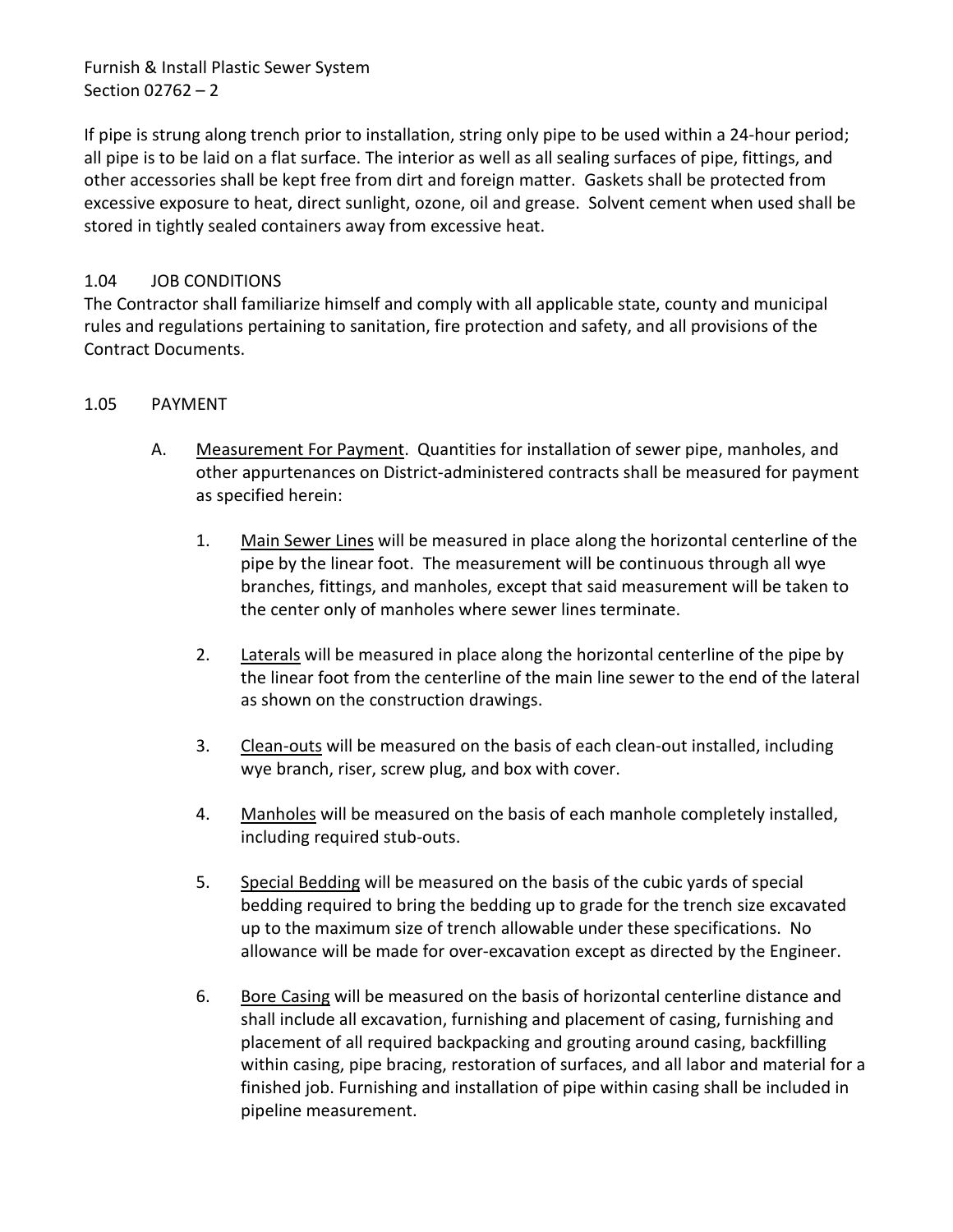- 7. Paving will be measured as a part of project causing removal and/or replacement of paving, except as otherwise specified on the Bidding Sheets.
- B. Payment. Payment for quantities of sewer pipe and manholes will be paid in the manner described herein below. No additional compensation will be paid above the unit bid price for changes in quantities.

Requests for partial payments will not be approved if the record drawings and revised Construction Progress Schedule and bar chart are not kept current, an request for final payment will not be approved until the completed record drawings, showing all variations between the work "as-constructed" and as originally shown on the contract drawings or other contract documents, has been delivered to the District.

1. Sewer Pipe. Quantities of main sewer pipe and laterals measured as stated above and accepted, will be paid for at the respective unit bid prices per horizontal linear foot for the several kinds and sizes of pipe, which prices and payments shall constitute full compensation for furnishing all labor, materials, tools, and equipment necessary to complete the work in place, including pipe, wye branches, fittings, clean-outs, appurtenances, excavation, backfill, imported select granular backfill, special bedding, cradles or encasements, laterals where required, testing, removal and restoration of pavements, curbs, gutters and sidewalks, and disposal of surplus earth and rock spoil. Payment for pipe in place shall be further broken down based upon the Contractor's submittal under Section F-10 of these specifications, as concurred by the Engineer, but not to exceed in the ordinary project the following percentages of the linear foot price stated on the Bidding Sheet:

| Testing and clean-up, exclusive of pavement replacement 5% |  |
|------------------------------------------------------------|--|

2. Wye or Tee Branches. Payment for quantities of wye or tee branches and 1/8 bends shall be included in the payment for the unit bid prices for sewer pipe, which prices and payments shall constitute full compensation for furnishing all labor, materials, tools, and equipment necessary to complete the work in place, including wye branches only or wye branches plus 1/8 bends or short pipe sections as applicable, and no additional payment shall be made therefore.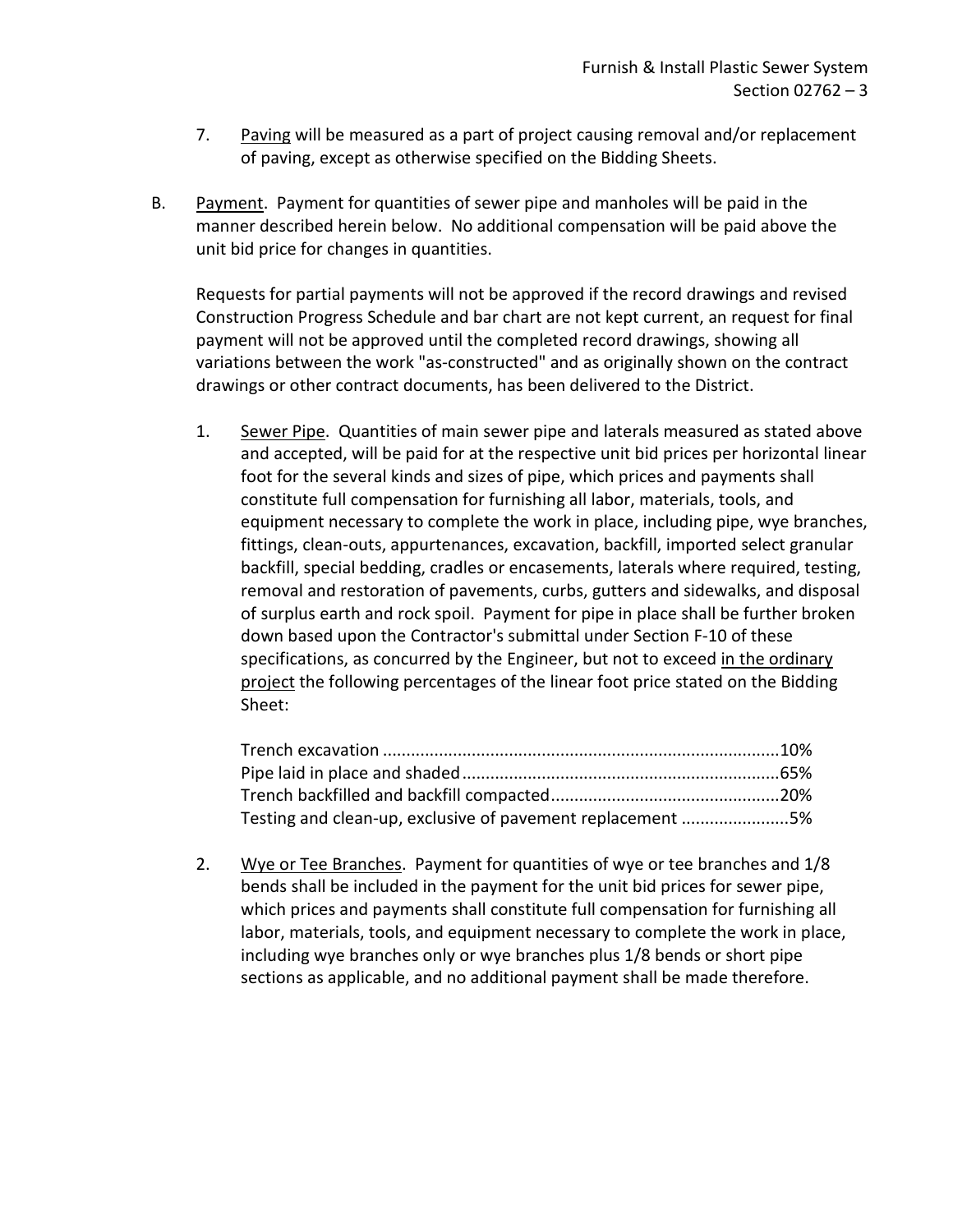- 3. Clean-outs. Payment for quantities of clean-outs measured as stated above and accepted will be paid for at the unit bid price stated on the Bidding Sheets, which prices and payments shall constitute full compensation for furnishing all labor, materials, tools and equipment necessary to complete the work in place, including wye branch, riser, screw plug, and box with cover, and no additional payments will be made therefore.
- 4. Manholes. Quantities of manholes measured as stated above and accepted, will be paid for at the respective unit bid prices for the sizes of manholes stated on the Bidding Sheets, which prices and payments shall constitute full compensation for furnishing all labor, materials, tools and equipment necessary to complete the work in place, including concrete base, manhole rings and tops, drop manhole inlets and supports, mortar, manhole frames and covers, stubs, earthwork, testing, removal and restoration of pavement, and disposal of surplus earth.
- 5. Special Bedding. Quantities of special bedding measured as stated above and accepted, will be paid for at the stipulated cost price, or the respective unit bid price for the quantities as stated on the Bidding Sheets, which price shall constitute full compensation for all labor, materials, and equipment necessary to complete the work in place, including the special bedding material.
- 6. Bore Casing. Payment for bore casing in place measured as stated above shall be made as specified on the Bidding Sheets.
- 7. Paving. Payment for quantities of paving measured as stated above and accepted shall be included in the unit bid price for pipeline. Work includes removal and/or restoration of paving and all earthwork, and no additional compensation will be made therefore, except as otherwise provided on the Bidding Sheets.

#### <span id="page-5-0"></span>1.06 GUARANTEE

All work, materials, and equipment shall be guaranteed for the periods of time set forth elsewhere in the Contract Documents for general guaranty or warranty.

#### <span id="page-5-1"></span>**PART 2 - PRODUCTS & MATERIALS**

- <span id="page-5-2"></span>2.01 MATERIALS FURNISHED BY CONTRACTOR
	- A. Acrylonitrile-Butadiene-Styrene (ABS) solid wall pipe shall meet the requirements of ASTM designation D-2751, SDR 23.5 or 35.
	- B. Polyvinyl Chloride (PVC) Plastic Pipe. PVC solid wall pipe shall meet the requirements of ASTM designation D-3034, SDR 35.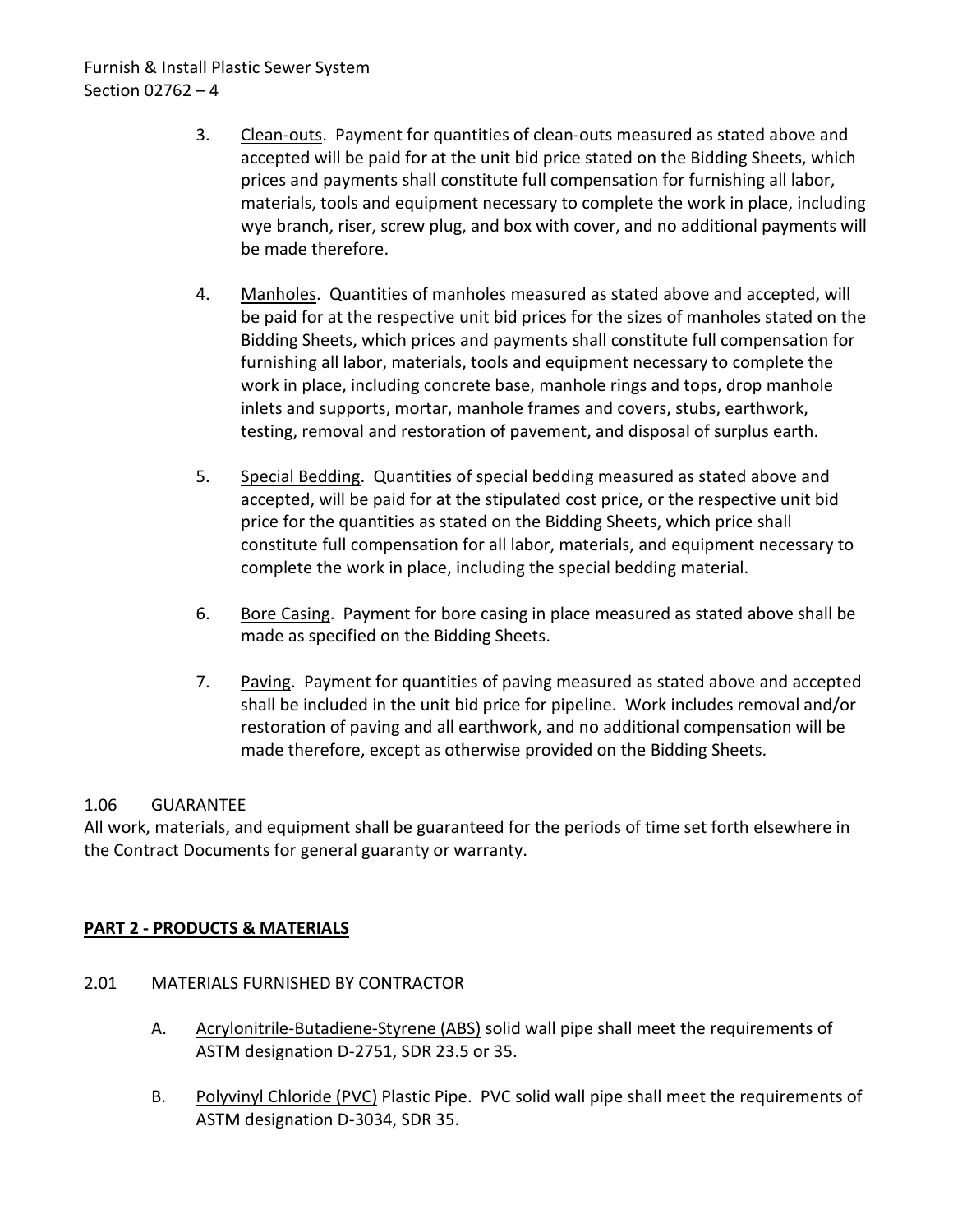- C. Pipe Jointing for the various types of plastic shall be as follows:
	- 1. PVC Pipe Gasketed Joint Assembly. The assembly of the gasketed joint should be performed as recommended by the pipe manufacturer. The elastomeric gaskets may be supplied separately in cartons or prepositioned in the bell joint or coupling at the factory. When gaskets are color coded, be sure to consult the pipe manufacturer or his literature for the significance. In all cases, clean the gaskets, the bell or coupling interior, especially the groove area (except when gasket is permanently installed) and the spigot area with a rag, brush or paper towel to remove any dirt or foreign material before the assembling. Inspect the gasket, pipe spigot bevel, gasket groove, and sealing surfaces for damage or deformation. When gaskets are separate, use only gaskets which are designed for and supplied with the pipe. Insert them as recommended by the manufacturer.

Lubricant should be applied as specified by the pipe manufacturer. Bacterial growth, damage to the gaskets or the pipe, may be promoted by use of nonapproved lubricants. Use only lubricant supplied by the pipe manufacturer. After lubrication, the pipe is ready to be joined. Good alignment of the pipe is essential for ease of assembly. Align the spigot to the bell and insert the spigot into the bell until it contacts the gasket uniformly. Do not swing or "stab" the joint; that is, do not suspend the pipe and swing into the bell. When field-cut is necessary, a square cut is required. Use a factory-finished beveled end as guide for proper bevel angle and depth of bevel plus distance to the insertion reference mark.

- 2. PVC Solvent-Cemented Joint Assembly. Solvent-cemented joints should be made in accordance with manufacturer's recommendations or in accordance with ASTM D-2855, Standard Recommended Practice for Making Solvent-Cemented Joints with Poly (Vinyl Chloride) (PVC) Pipe and Fittings.
- 3. ABS Pipe Joint Assembly. Solvent-welded jointing of ABS pipe shall be in accordance with the manufacturer's printed instructions which shall be furnished to the Engineer. Joint solvent cement shall be an ABS cement conforming to ASTM D-2235. The ends of ABS Composite Pipe shall be thoroughly coated with solvent cement. All safety precautions prescribed by the manufacturer in use of solvent cement are to be observed. Gaskets observed shall conform to the requirements of the manufacturer's pipe supplied.
- D. Portland Cement Concrete. All concrete shall meet the requirements of the Detailed Provisions of the District standard specifications, except that only Type V or Type II Portland Cement shall be used.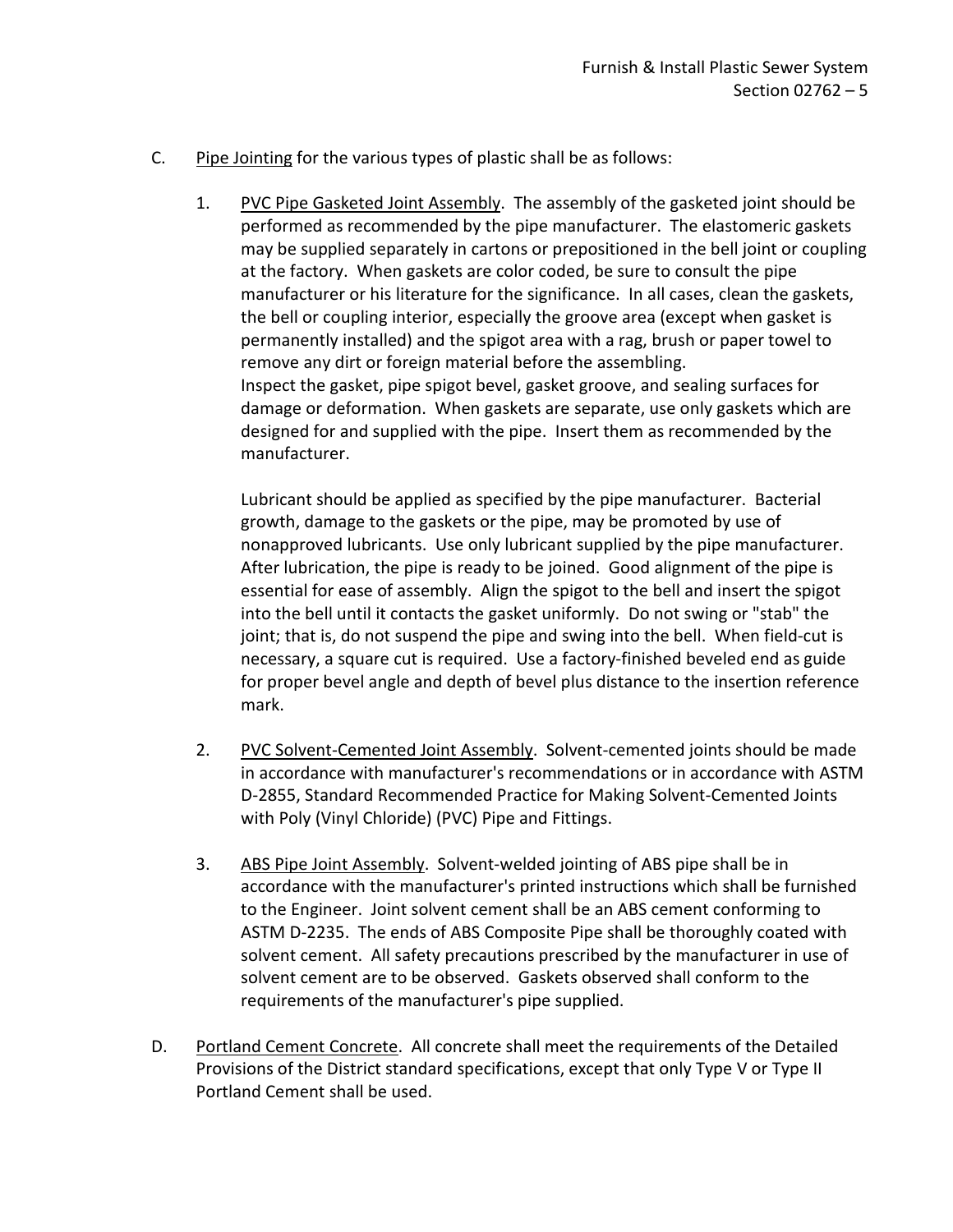- E. Portland Cement Mortar. All cement mortar used for construction purposes shall consist of one (1) part Portland Cement (Type V or Type II) to two (2) parts of silica sand by volume and moistened with sufficient water to permit placing, buttering, caulking or coating without crumbling, unless otherwise approved by the Engineer.
- F. Manholes. All manholes, covers, frames and steps shall meet the requirements of the Detailed Provisions of the District standard specifications, and of the District standard drawings. One-piece cone and shaft will not be accepted.

Manhole stub-outs shall be included in manhole installations, and shall be of clay pipe of the size designated on the drawings. All stub-outs shall be plugged for future connection, with neoprene stoppers or approved equal.

Manhole frames and covers will be furnished by the Contractor upon prior approval by the District of shop drawings. Such prior approval by the District shall in no way nullify the District's right to accept or reject any individual unit as furnished or as installed.

G. Manhole Connections. Connections of plastic sewer pipe to a manhole shall be watertight. Concrete manhole connections shall be "O" ring type produced from elastomeric compound or prefabricated manhole waterstop, grouted or locked into the manhole wall, the type to be approved by the Engineer. Additional requirements may be imposed by District for manhole connections in projects constructed in areas of high or potentially high ground water.

## <span id="page-7-0"></span>**PART 3 - EXECUTION**

## <span id="page-7-1"></span>3.01 INSTALLATION OF PIPE

Installation of pipe shall start at the low end of each section and proceed upgrade. All bell and spigot pipe shall be laid with the bell end upgrade. Assembly of all types of pipe shall be done in strict conformance with the requirements of the pipe manufacturer. Curved sewers shall not be constructed of plastic pipe.

Pipe shall be accurately laid to alignment and grade shown on the drawings or established by the Engineer. Where grade stakes are provided with which to establish the proper pipeline grade, pipe shall be laid to grade within a tolerance of 0.02', or 0.05' cumulative deviation from elevations set at 100' stations.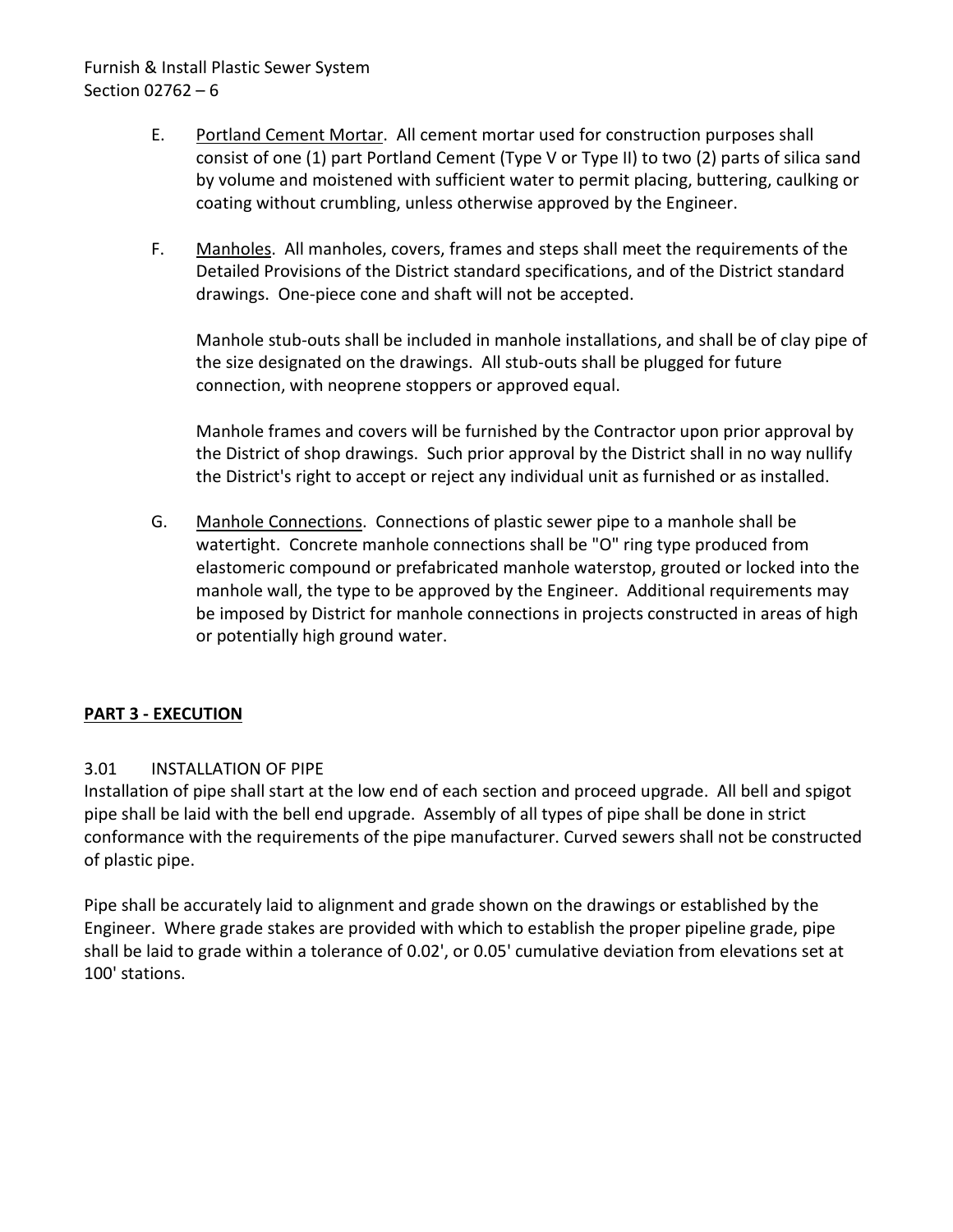Sags, or standing water in pipe, shall meet the following criteria:

| Complies with   | Does not Comply<br>with Specifications |
|-----------------|----------------------------------------|
| Specification   | and Reconstruction is Required         |
| $1/2$ " or less | greater than 1/2"                      |
| sag             | sag                                    |

It shall be the Contractor's responsibility to prove to the Engineer's satisfaction that sags do not exceed the limits stated. Lines must be replaced if visual measurements and documentation cannot be provided.

Due to unacceptably high operation and maintenance costs and poor system reliability, pipelines with sag depths exceeding those listed for "Reconstruction is Required" will be rejected. Reconstruction of the entire length of standing water plus 20 feet on each side of the standing water will be required. Damaged pipe must be removed and not reused.

A. Bedding. All pipes shall be laid in a bed prepared by hand work, dug true to line and grade, to furnish a true and firm bearing for the pipe throughout its entire length. Adjustment of pipes to lines and grade shall be made by scraping away or filling in and tamping material under the body of the pipe throughout its entire length, and not by blocking or wedging. Where a hand-shaped trench bottom conforming to barrel of pipe is not available or practical, Class "C" bedding shall be utilized below the pipe to a depth of one-eighth (1/8) the outside diameter of the pipe, but not less than 4".

The flexibility of plastic pipe may cause a possible problem in maintaining line and grade. Therefore, special care must be taken in the preparation of the subgrade and in the placement of bedding to ensure that the pipe is laid true to line and grade as required in this specification.

| <b>Type of Pipe</b>                         | Depth of Cover   | <b>Bedding Required</b>                         |
|---------------------------------------------|------------------|-------------------------------------------------|
| Solid Wall<br>(ABS & PVC)<br>4" to 15" size | 0' to 20'        | Crushed rock envelope<br>Per SB-157, Class "BB" |
|                                             | greater than 20' | Special Design                                  |
| ABS & PVC Composite                         | less than 4'     | Encasement per SB-157                           |
| 8" to 15" size                              |                  | No. 2                                           |

Plastic pipe shall be bedded as shown in the following table: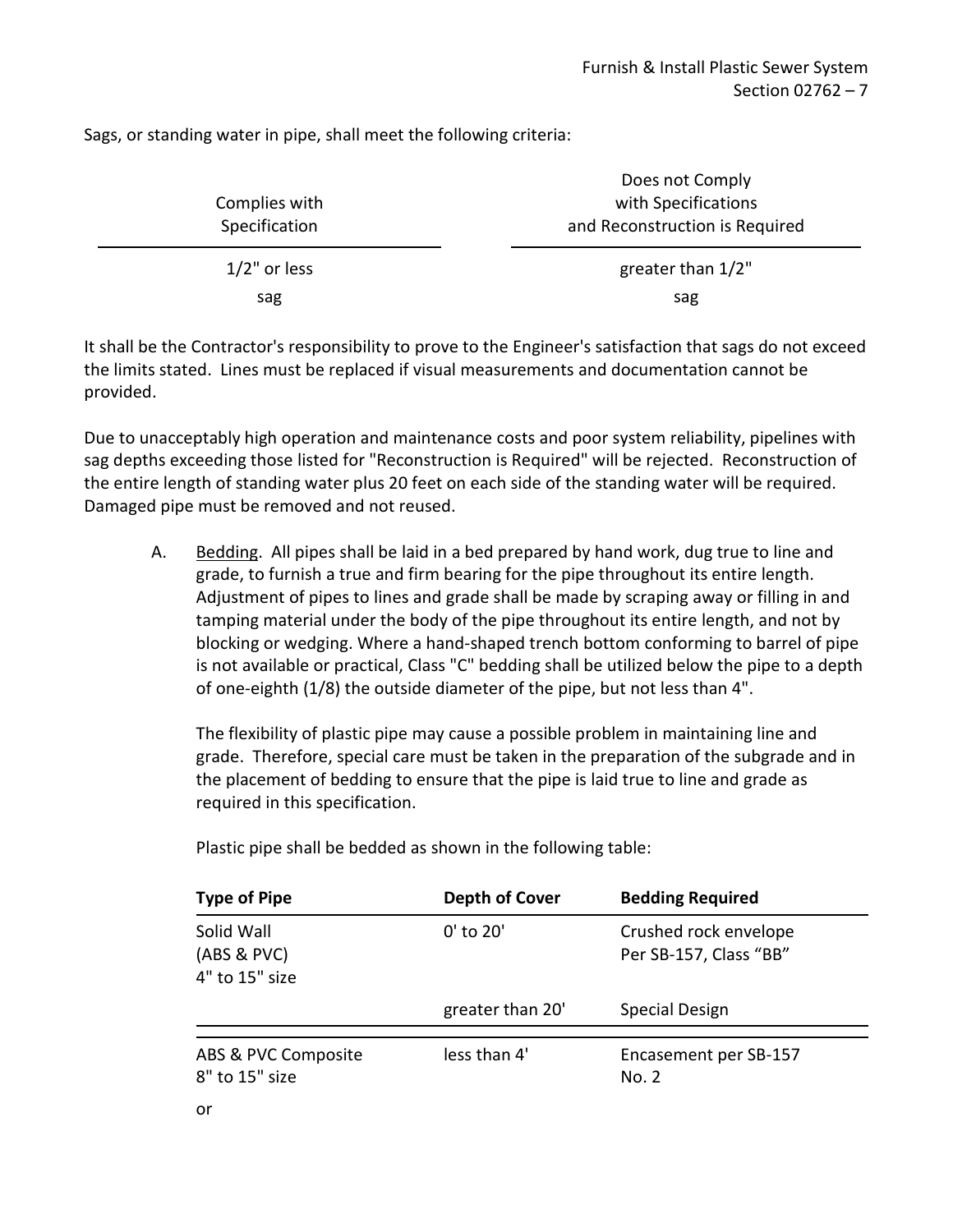| <b>Type of Pipe</b>                   | Depth of Cover   | <b>Bedding Required</b>                                         |
|---------------------------------------|------------------|-----------------------------------------------------------------|
| <b>ABS Solid Wall</b><br>SDR 23.5, 4" | $4'$ to $9'$     | SB 157, Class "D"                                               |
| to 6" diameter                        | $9'$ to 20'      | Crushed rock bedding<br>to spring line per<br>SB-157, Class "B" |
|                                       | 20' to 30'       | Encasement per SB-157<br>No. 2                                  |
|                                       | greater than 30' | Special Design                                                  |

- B. Bell Holes shall be provided at the ends of each pipe length, of sufficient size to permit making up the particular type of joint being used.
- C. Alignment. Pipes shall be laid in accurate conformity with the prescribed lines and grades, which alignment shall be obtained by plumbing and measuring from a tightly stretched wire or line running parallel with the flow line grade and supported over the centerline of the sewer by batterboards or bars accurately placed and firmly fastened in place across the trench; or by some other comparable method acceptable to the Engineer.

Alternate use of commercial LASER grade setting systems in lieu of string lines specified herein is acceptable when the following requirements and conditions are met:

- 1. The Contractor shall have the responsibility of providing an instrument operator who is qualified and trained in the operation of the LASER and said operator must adhere to the provisions of the State of California Construction Safety Orders issued by the Division of Industrial Safety. Attention is particularly directed to Section 1516, and 1800 through 1901, of said Orders for applicable requirements.
- 2. All LASER control points shall be established bench marks or construction off-set stakes identified on cut sheets and set in the field for the work. LASER set up points shall be on these control points or on points set directly from them by instrument.
- 3. Pipe alignment shall not deviate from that shown on the plans by more than 3/4 pipe diameter, nor shall it change in alignment more than 2 inches in 20 feet.
- 4. After each length of pipe has been laid to line and grade, it shall be jointed to the preceding section as hereinafter specified, and after said jointing procedure has commenced, there shall be no movement of the pipe whatsoever in subsequent operations.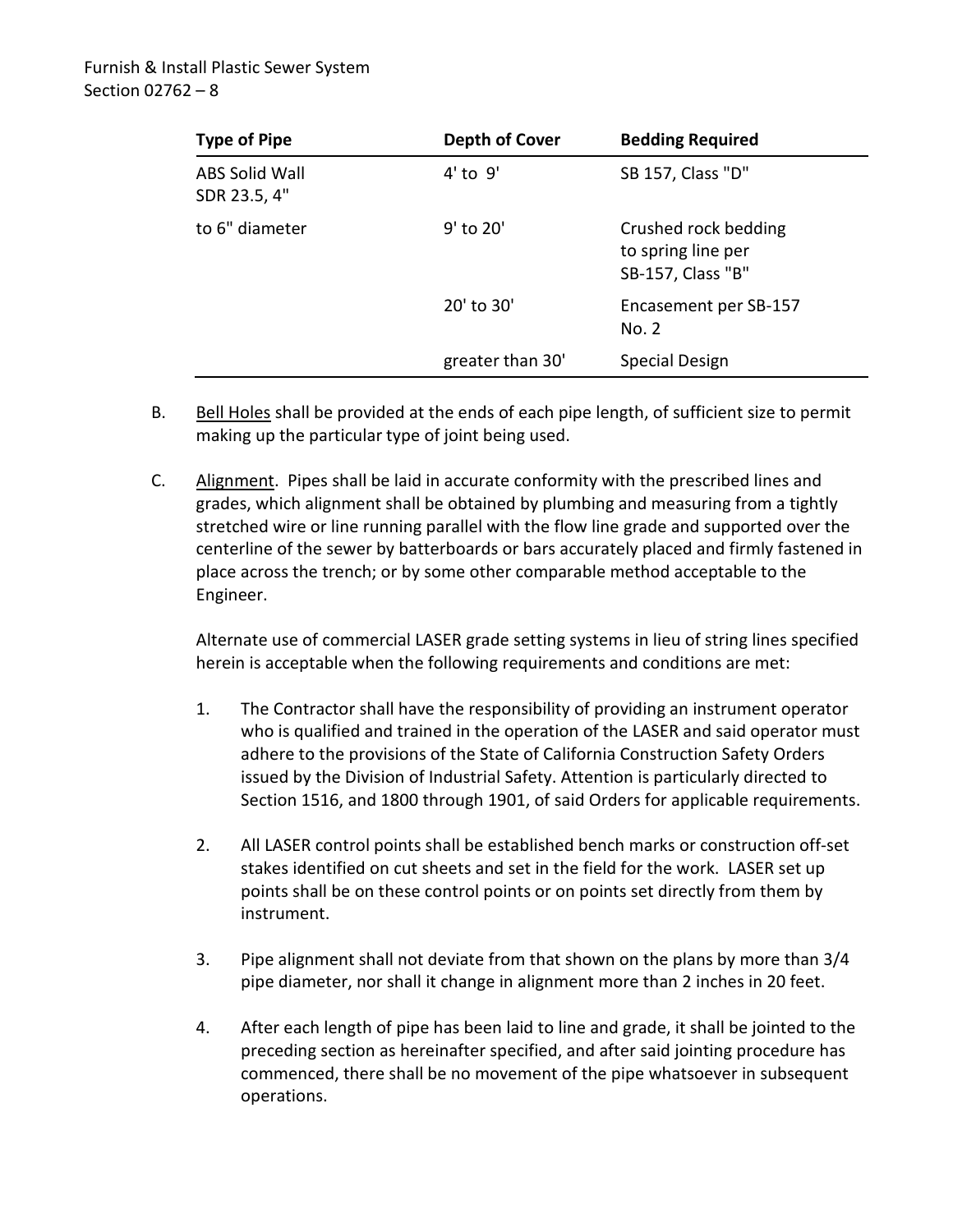D. Pipe Cleaning. Before each new length of pipe is placed, the interior of the preceding pipe shall be carefully cleaned of all dirt and debris. At all times when the work of installing pipe is not in progress, all openings into the pipe and the ends of the pipe in the trench shall be tightly closed to prevent entrance of animals and foreign materials.

The Contractor shall take all necessary precautions to prevent the pipe from floating due to water entering the trench from any source, shall assume full responsibility for any damage due to this cause and shall at his own expense restore and replace the pipe to its specified condition and grade if it is displaced due to floating.

E. Laterals and Clean-outs shall be constructed at the points indicated on the plans, and in accordance with the standard drawings. Connections of house laterals to sewer mains shall be made with factory-molded wye or tee connections as shown on EMWD standard drawings, except that only one type shall be used universally throughout the project.

Wye or tee branches shall be laid with the axis of the "Y" or "T" entering the main sewer at an angle above the horizontal axis of said main, unless specifically called out otherwise on the plans or in the Special Conditions, but, unless specifically called out otherwise, this angle shall not exceed 45°.

Whenever any service connection is to be temporarily blanked off, it shall be plugged with a cover or plug recommended by the manufacturer of the pipe.

Lateral connections to existing mains shall be made pursuant to the provisions of the appropriate standard drawing for saddle connection to the existing main pipe material. All sewers of this project are new sewers. Accordingly, laterals installed by saddle connections as shown on Std. Dwg. SB-176 and will be allowed only where unanticipated laterals are added after the sewer main is laid past the point of connection. In such case the already laid sewer main is shown on the standard drawing as "existing sewer main."

F. New Sewer Laterals on Existing Plastic Main. The required excavation and cleaning of main surfaces for a tap and saddle shall be performed by the Contractor and when such taps are installed by District forces, the Contractor shall have the additional materials and equipment at the jobsite as follows: barricades; proper pipe; standard bedding material as specified in these specifications; and a ladder long enough to extend two-and-one-half (2-1/2) feet above the top of the excavation. The excavation shall provide a minimum clearance of 3" under and 6" on each side of the main sewer for a distance of 12" each way along the main from the point of connection. The outer surface of the main in this exposed area shall be thoroughly cleaned.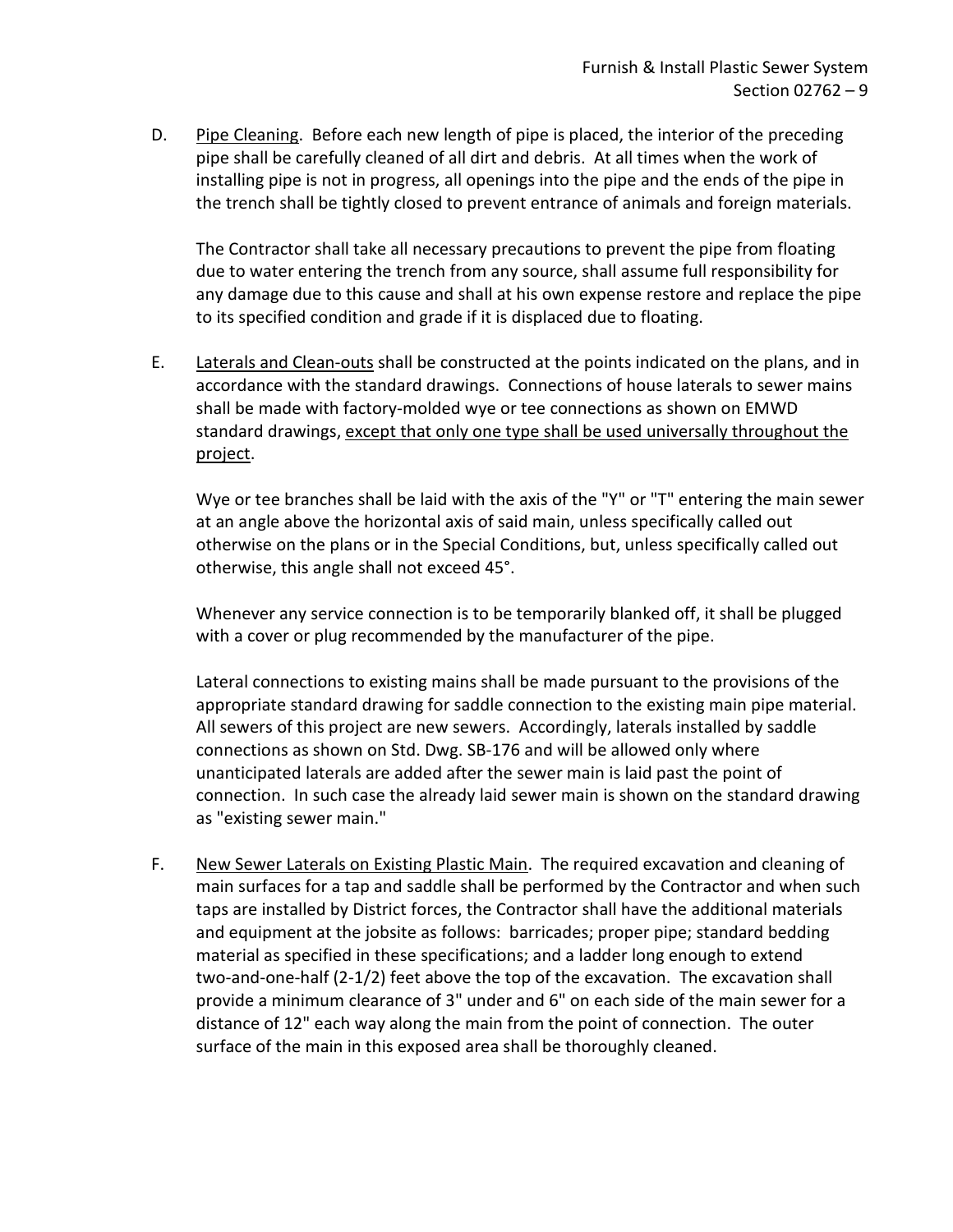New sewer laterals on existing vitrified clay pipe mains subject to commercial or industrial flows shall be constructed of vitrified clay pipe in accordance with the requirements for vitrified clay pipe.

The excavation above the main, for the tap working area, shall be a minimum of 2' in width without under-cut sides and shall be properly shored. Before the tap is made, the Contractor shall have sufficient standard bedding material at the site of the work to adequately backfill under the saddle to support it. No backfill shall be placed on the saddle fitting within one-half (1/2) hour after the completion of the work by District forces. If the Contractor breaks or otherwise damages the main while excavating for the tap, he shall notify the District and the District shall make repairs as necessary at the expense of the Contractor.

## <span id="page-11-0"></span>3.02 MANHOLES

Manholes shall be constructed in the locations and to the dimensions as shown on the drawings. Cast-in-place concrete shall conform to the requirements set forth in Section "Portland Cement Concrete" in these specifications. Pre-cast units shall be assembled accurately with full-bed mortar joints.

Unless otherwise shown on the drawings, the sewer pipe shall be laid continuously through the location of the manhole. After the manhole has been constructed, the open channel shall be formed by cutting the pipe and removing the top half. If the open channel cannot be formed in this manner, it shall be formed of concrete with the depth equal to the diameter of the sewer pipe. The floor of the manhole shall slope at least 2" from the sides of the manhole to the open channel.

When completed, the top of the manhole cover shall be accurately brought to the elevation called for on the drawings, or if no elevation is indicated, it shall be brought flush with the surface of the surrounding ground or pavement. The manholes shall be constructed so that there is not more than 19" of throat section between the top of the cone and the top of the frame.

When located in roadway subgrades, manholes shall be constructed up to the proper elevation preparatory to street paving, and temporarily covered with planks or steel plates. After paving operations have been completed the temporary covers shall be removed and the frames and covers installed flush with pavement grade.

## <span id="page-11-1"></span>3.03 CLEANING SEWER LINES

All sanitary sewer mains and laterals shall be flushed with water and "balled" or cleaned by acceptable method prior to testing to ensure that all dirt, debris, and obstructions are removed. This work must be performed in the presence of and to the satisfaction of the Engineer, and the Contractor shall notify the Engineer at least one (1) working day in advance of starting the cleaning work.

The Contractor shall, following backfill compaction and line cleaning provide:

A. 3/8" minimum pull ropes from manhole to manhole.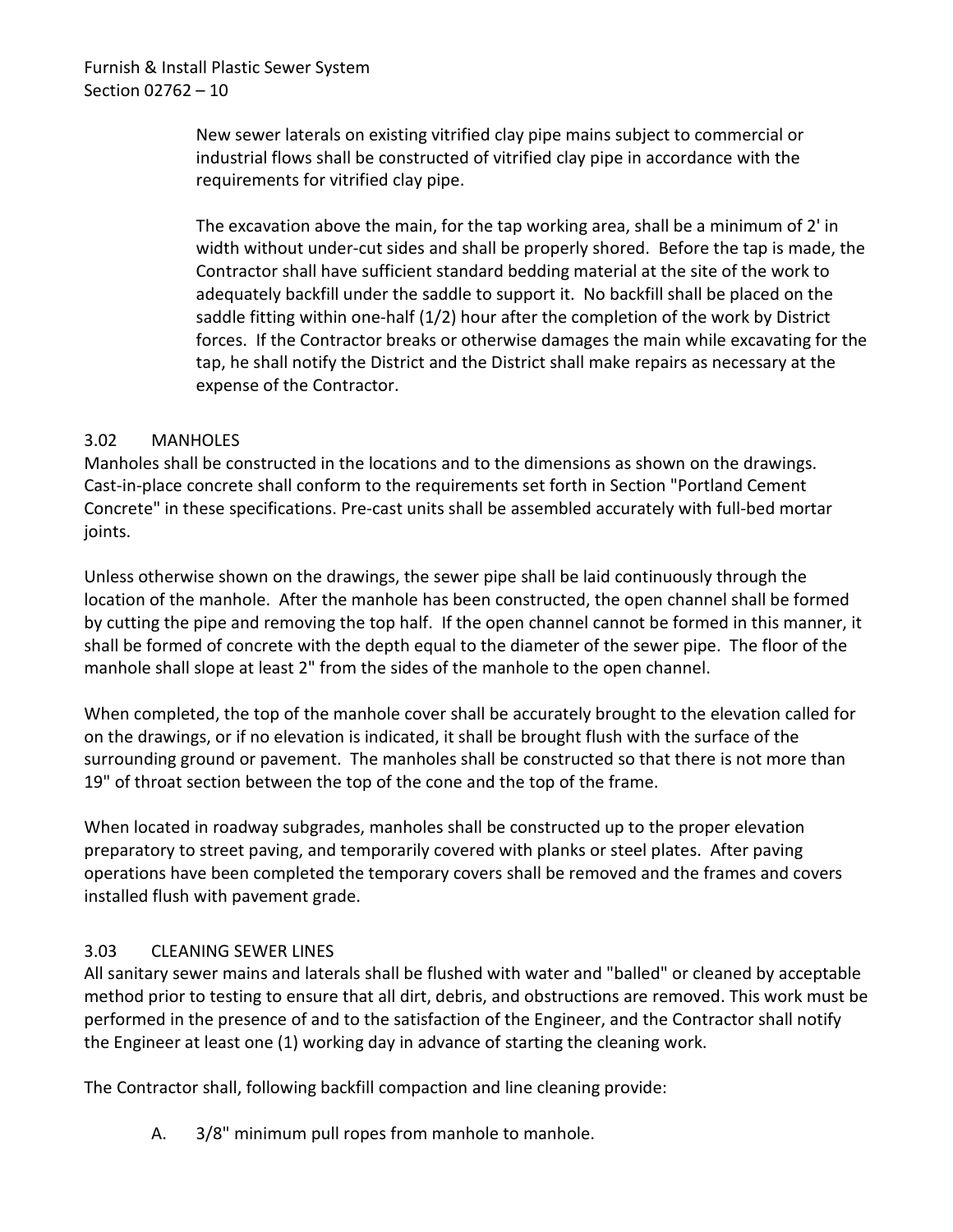B. Equipment and traffic control to assist in the T.V. inspection performed by District's subcontractor.

## <span id="page-12-0"></span>3.04 MANDREL TEST OF ABS & PVC PIPE

Following the placement and densification of backfill and prior to the placing of permanent pavement, all main line pipe shall be cleaned and then mandrelled to measure for obstructions (deflections, joint offsets and lateral pipe intrusions). A rigid mandrel, approved by the Engineer, with a circular cross section having a diameter of at least 95% of the specified average inside diameter, shall be pulled through the pipe by hand.

Ninety-five percent (95%) of the specified average inside diameter for flexible plastic pipe taken from the appropriate ASTM requirements are as follows:

|                   | ABS Solid Wall<br>(ASTM D-2751)<br><b>SDR</b> |        | <b>PVC Solid Wall</b><br>(ASTM D-3034)<br><b>SDR</b> |
|-------------------|-----------------------------------------------|--------|------------------------------------------------------|
| Pipe Nominal Dia. | 23.5                                          | 35     | 35                                                   |
| 4''               | 3.65''                                        | 3.77'' | 3.77''                                               |
| 6"                | 5.45''                                        | 5.61'' | 5.61''                                               |
| 8''               |                                               | ---    | 7.51''                                               |
| 10''              |                                               | ---    | 9.39''                                               |
| 12"               | ---                                           | ---    | 11.17''                                              |
| 15''              |                                               | ---    | 13.68"                                               |

Ninety-six percent (96%) of the specified average inside diameter for semirigid plastic pipe taken from ASTM D-2680:

| Pipe Nominal Dia. | ABS & PVC Composite Wall<br>(ASTM D-2680) |
|-------------------|-------------------------------------------|
| 8''               | 7.44''                                    |
| 10''              | 9.36''                                    |
| 12''              | 11.28"                                    |
| 15"               | 14.16"                                    |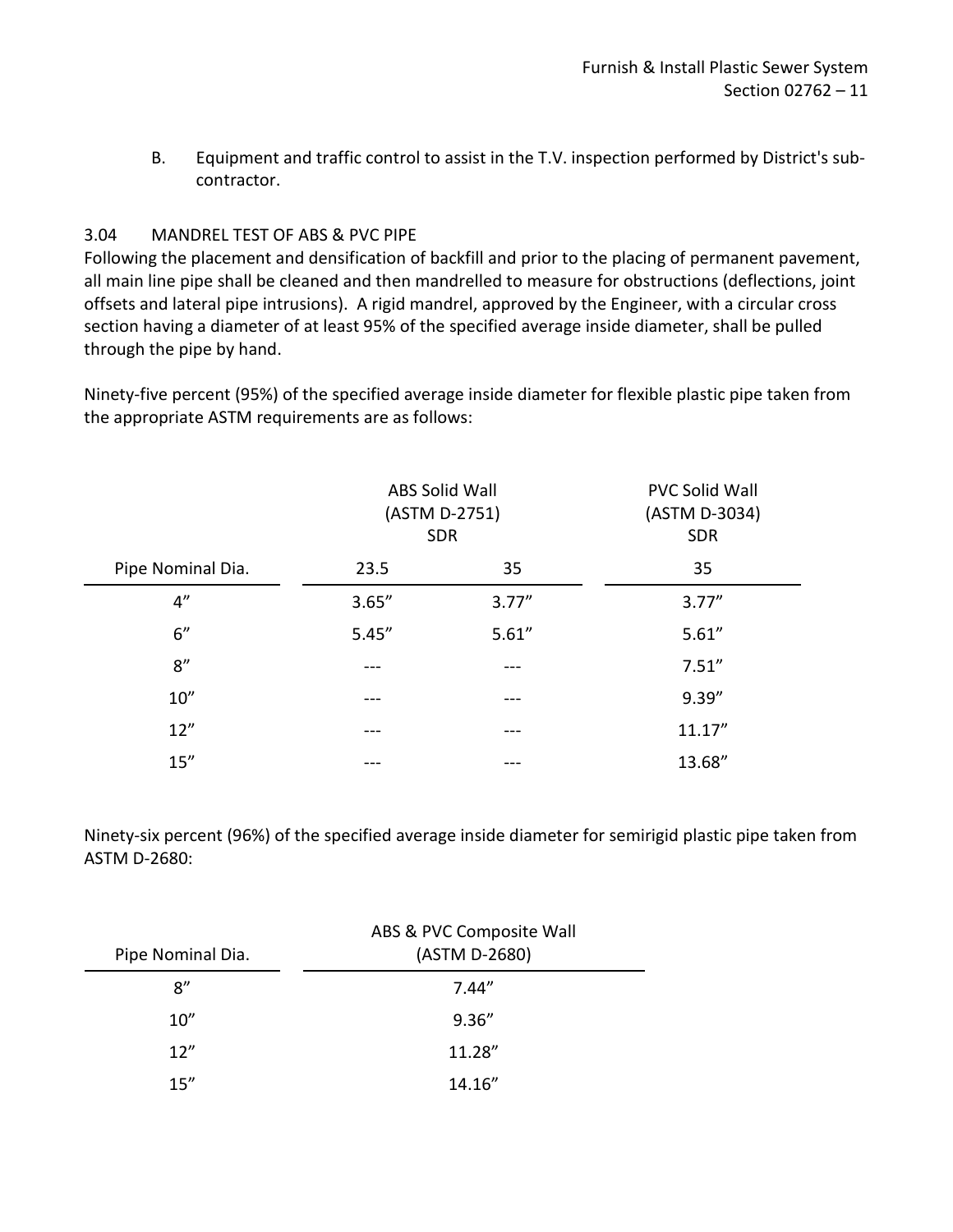Mandrel testing shall be performed 30 days or longer after installation and backfill compaction. In the event permanent pavement is placed prior to that time, mandrel-testing shall be required prior to pavement placement and a second mandrel test 30 days or longer after compaction of backfill.

The backfill shall be removed and recompacted for any section of pipe that fails the mandrel test.

Re-rounders shall not be used to correct excessive pipe deformation.

#### <span id="page-13-0"></span>3.05 LEAKAGE TESTS

All sanitary sewers shall be tested for tightness after they and all appurtenances have been completed, backfilled (except for test tees) and compacted, and are ready for service. Tests shall be made on each section, including manholes, from one manhole or test tee to the next, unless grades are flat enough to permit testing two or more sections at one time.

The method of required test (water test or air test) shall be determined by the Inspector.

- A. Preparation for Tests. Each section of sewer, including house laterals, between successive manholes shall be tested by closing the lower end of the section to be tested, the inlet sewer of the upper manhole, and the ends of house laterals with stoppers, and filling the pipe and manhole with water to a level of 4' above the invert of the open sewer in the upper terminal. After the section has been filled, it shall be allowed to stand for a sufficient length of time to allow the manhole to absorb what water it will, prior to making the leakage test described in the following paragraphs (Water Test and Air Test). This period of time for absorption of water shall not be less then 30 minutes nor greater than 24 hours.
- B. Test Procedure and Allowable Leakage.
	- 1. Water Test. The leakage test shall consist of measuring the quantity of water required to maintain the water level at the elevation prescribed in the above paragraph for a period of one (1) hour. The water used in the test shall be measured through a meter or by other means satisfactory to the Engineer. The allowable leakage shall be computed from the following formula:

 $E = 0.0012$  LD /H

|  | Where $E =$ allowable leakage in gallons                                                                                                                                                                                                                                                                                                                                                   |
|--|--------------------------------------------------------------------------------------------------------------------------------------------------------------------------------------------------------------------------------------------------------------------------------------------------------------------------------------------------------------------------------------------|
|  | $L =$ length of the sewer and house connections tested in feet                                                                                                                                                                                                                                                                                                                             |
|  | $D =$ inside diameter of the pipe in inches                                                                                                                                                                                                                                                                                                                                                |
|  | $\mathbf{r} \cdot \mathbf{r}$ , $\mathbf{r} \cdot \mathbf{r}$ , $\mathbf{r} \cdot \mathbf{r}$ , $\mathbf{r} \cdot \mathbf{r}$ , $\mathbf{r} \cdot \mathbf{r}$ , $\mathbf{r} \cdot \mathbf{r}$ , $\mathbf{r} \cdot \mathbf{r}$ , $\mathbf{r} \cdot \mathbf{r}$ , $\mathbf{r} \cdot \mathbf{r}$ , $\mathbf{r} \cdot \mathbf{r}$ , $\mathbf{r} \cdot \mathbf{r}$ , $\mathbf{r} \cdot \mathbf$ |

 $H =$  difference in the elevation (in feet) between water surface in the upper manhole and the invert of the pipe at the lower manhole.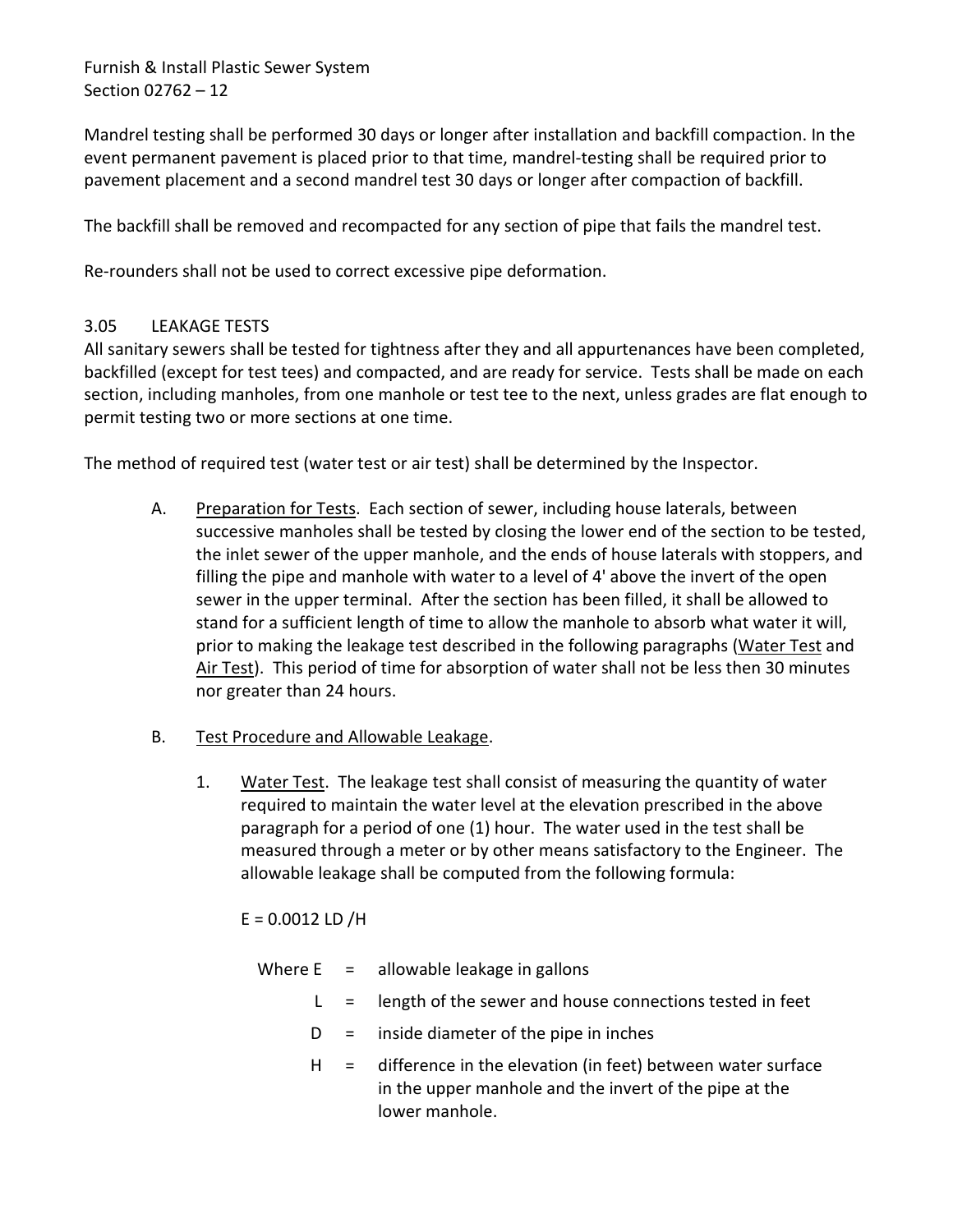If the leakage during the test period exceeds the allowable leakage, the sewer line shall be overhauled and, if necessary, relaid until the joints hold satisfactorily under the test.

2. Air Test. Installed pipeline shall be field tested in accordance with the air test required for vitrified clay pipe specified in the National Clay Pipe Institute 1967 Supplement to Engineering Manual, and its supplementary tables contained in the NCPI publication entitled "Low Pressure Air Test for Sanitary Sewers (Procedures and Tables)."

Isolation of defects by air test shall be the Contractor's responsibility to perform; however, if performed by the District or its agent, they shall be performed at the Contractor's expense.

C. Alternate Infiltration Test. If excessive groundwater is encountered in the construction of a section of the sewer, the test for leakage previously described shall not be used. The end of the sewer at the upper structure shall be closed sufficiently to prevent the entrance of water and pumping of groundwater shall be discontinued for at least three (3) days, after which the section shall be tested for infiltration. The allowable infiltration for any portion of the sewer system should not exceed 100 gallons per inch of internal pipe diameter per mile per day (4.6 l/mm/km/day), including manholes. Infiltration in excess of this amount shall be reduced to a quantity within the specified amount before the sewer will be accepted. In any case, the Contractor shall stop any individual leaks that may be observed.

Unless otherwise specified, infiltration will be measured through a meter or by other means satisfactory to the Engineer.

D. Manhole Leakage. Should an initial test show excessive leakage in a section of line, it is permissible to draw off the water of a water test and test the manhole that contained water. This test shall be made by plugging all openings in the manhole, filling same with water to the same elevation as used for the initial test, and checking the loss in a one hour period. The leakage so determined may be deducted from the total leakage in the section of pipe initially tested.

If, in the opinion of the Engineer, the manhole leakage thus determined is excessive, the Contractor shall waterproof the interior of the manhole by applying a coating of grout or an approved waterproofing material. Excessive leakage is defined to be 50 gallons per hour when filled to the top of the barrel sections (not including cone or grade rings). Shallow rectangular manholes shall be filled to the top of the manhole sections (not including grade rings), with 50 gallons per hour leakage allowed.

#### <span id="page-14-0"></span>3.06 SEWER PIPE REPAIRS